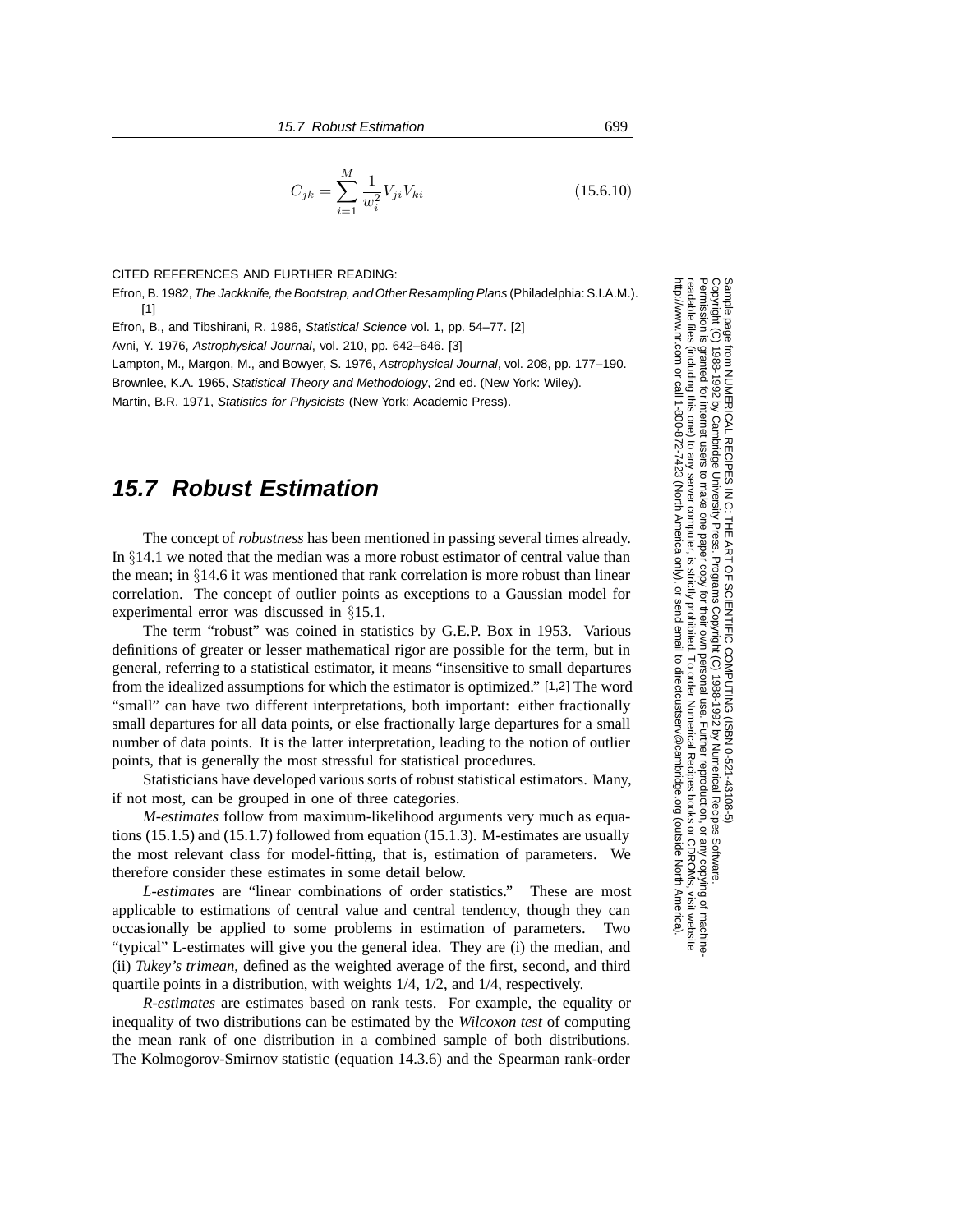

Figure 15.7.1. Examples where robust statistical methods are desirable: (a) A one-dimensional distribution with a tail of outliers; statistical fluctuations in these outliers can prevent accurate determination of the position of the central peak. (b) A distribution in two dimensions fitted to a straight line; non-robust techniques such as least-squares fitting can have undesired sensitivity to outlying points.

correlation coefficient (14.6.1) are R-estimates in essence, if not always by formal definition.

Some other kinds of robust techniques, coming from the fields of optimal control and filtering rather than from the field of mathematical statistics, are mentioned at the end of this section. Some examples where robust statistical methods are desirable are shown in Figure 15.7.1.

## **Estimation of Parameters by Local M-Estimates**

Suppose we know that our measurement errors are not normally distributed. Then, in deriving a maximum-likelihood formula for the estimated parameters **a** in a model  $y(x; \mathbf{a})$ , we would write instead of equation (15.1.3)

$$
P = \prod_{i=1}^{N} \{ \exp[-\rho(y_i, y\{x_i; \mathbf{a}\})] \Delta y \}
$$
(15.7.1)

Copyright (C) 1988-1992 by Cambridge University Press.Sample page from NUMERICAL RECIPES IN C: THE ART OF SCIENTIFIC COMPUTING (ISBN 0-521-43108-5) ntp://www.nr.com or call 1-800-872-7423 (North America only), or send email to directcustserv@cambridge.org (outside North America). http://www.nr.com or call 1-800-872-7423 (North America only),readable files (including this one) to any serverPermission is granted for internet users to make one paper copy for their own personal use. Further reproduction, or any copyin -cpyright anple page  $\widehat{\Omega}$ from NUMERICAL RECIPES IN C: THE ART OF SCIENTIFIC COMPUTING (ISBN 0-521-43108-5)<br>1988-1992 by Cambridge University Press. Programs Copyright (C) 1988-1992 by Numerical Recipes Software. computer, is strictly prohibited. To order Numerical Recipes booksPrograms Copyright (C) 1988-1992 by Numerical Recipes Software. or send email to directcustserv@cambridge.org (outside North America). or CDROMs, visit website g of machine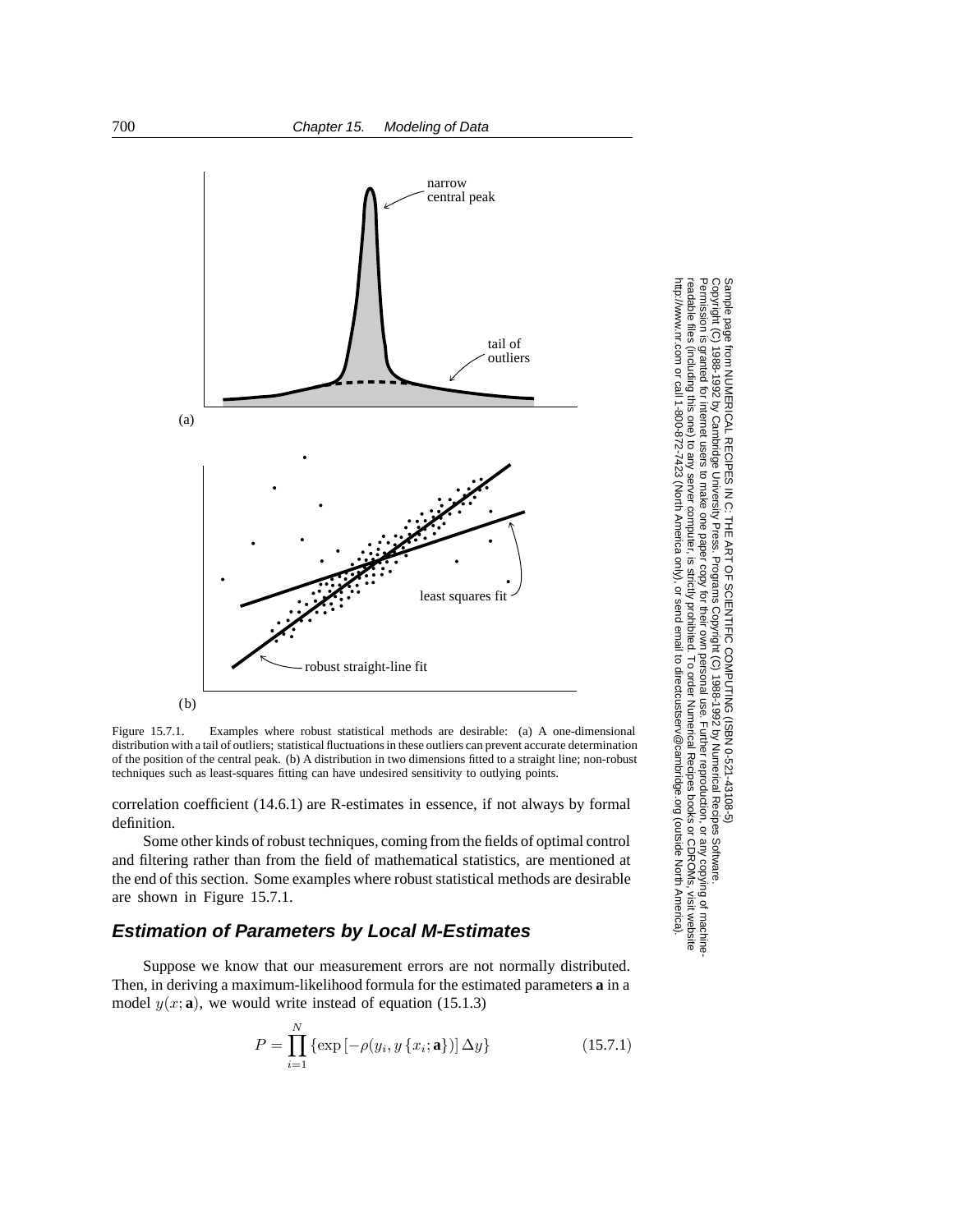where the function  $\rho$  is the negative logarithm of the probability density. Taking the logarithm of (15.7.1) analogously with (15.1.4), we find that we want to minimize the expression

$$
\sum_{i=1}^{N} \rho(y_i, y\{x_i; \mathbf{a}\})
$$
\n(15.7.2)

Very often, it is the case that the function  $\rho$  depends not independently on its two arguments, measured  $y_i$  and predicted  $y(x_i)$ , but only on their difference, at least if scaled by some weight factors  $\sigma_i$  which we are able to assign to each point. In this case the M-estimate is said to be *local*, and we can replace (15.7.2) by the prescription

minimize over **a** 
$$
\sum_{i=1}^{N} \rho \left( \frac{y_i - y(x_i; \mathbf{a})}{\sigma_i} \right)
$$
 (15.7.3)

where the function  $\rho(z)$  is a function of a single variable  $z \equiv [y_i - y(x_i)]/\sigma_i$ . If we now define the derivative of  $\rho(z)$  to be a function  $\psi(z)$ ,

$$
\psi(z) \equiv \frac{d\rho(z)}{dz} \tag{15.7.4}
$$

then the generalization of (15.1.7) to the case of a general M-estimate is

$$
0 = \sum_{i=1}^{N} \frac{1}{\sigma_i} \psi\left(\frac{y_i - y(x_i)}{\sigma_i}\right) \left(\frac{\partial y(x_i; \mathbf{a})}{\partial a_k}\right) \qquad k = 1, \dots, M \tag{15.7.5}
$$

If you compare (15.7.3) to (15.1.3), and (15.7.5) to (15.1.7), you see at once that the specialization for normally distributed errors is

$$
\rho(z) = \frac{1}{2}z^2
$$
  $\psi(z) = z$  (normal) (15.7.6)

If the errors are distributed as a *double* or *two-sided exponential*, namely

$$
\text{Prob } \{ y_i - y(x_i) \} \sim \exp \left( - \left| \frac{y_i - y(x_i)}{\sigma_i} \right| \right) \tag{15.7.7}
$$

then, by contrast,

$$
\rho(x) = |z| \qquad \psi(z) = \text{sgn}(z) \qquad \text{(double exponential)} \tag{15.7.8}
$$

Comparing to equation (15.7.3), we see that in this case the maximum likelihood estimator is obtained by minimizing the *mean absolute deviation*, rather than the mean square deviation. Here the tails of the distribution, although exponentially decreasing, are asymptotically much larger than any corresponding Gaussian.

A distribution with even more extensive — therefore sometimes even more realistic — tails is the *Cauchy* or *Lorentzian* distribution,

Prob 
$$
\{y_i - y(x_i)\} \sim \frac{1}{1 + \frac{1}{2} \left(\frac{y_i - y(x_i)}{\sigma_i}\right)^2}
$$
 (15.7.9)

Permission is granted for internet users to make one paper copy for their own personal use. Further reproduction, or any copyin Copyright (C) 1988-1992 by Cambridge University Press.Sample page from NUMERICAL RECIPES IN C: THE ART OF SCIENTIFIC COMPUTING (ISBN 0-521-43108-5)<br>Copyright (C) 1988-1992 by Cambridge University Press. Programs Copyright (C) 1988-1992 by Numerical Recipes Software Programs Copyright (C) 1988-1992 by Numerical Recipes Software. Sample page from NUMERICAL RECIPES IN C: THE ART OF SCIENTIFIC COMPUTING (ISBN 0-521-43108-5) g of machinereadable files (including this one) to any servercomputer, is strictly prohibited. To order Numerical Recipes booksor CDROMs, visit website http://www.nr.com or call 1-800-872-7423 (North America only),or send email to directcustserv@cambridge.org (outside North America).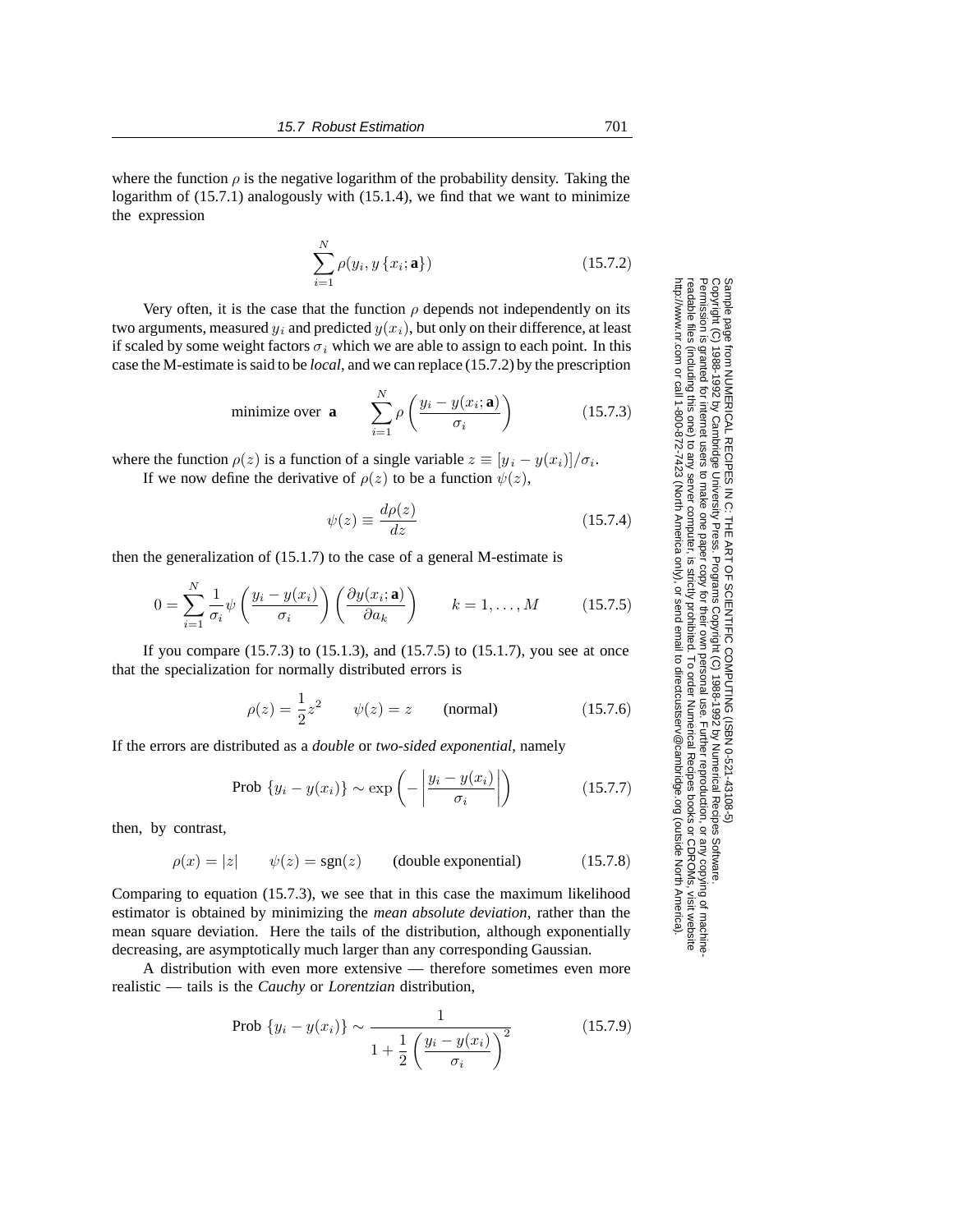This implies

$$
\rho(z) = \log\left(1 + \frac{1}{2}z^2\right)
$$
  $\psi(z) = \frac{z}{1 + \frac{1}{2}z^2}$  (Lorentzian) (15.7.10)

Notice that the  $\psi$  function occurs as a weighting function in the generalized normal equations (15.7.5). For normally distributed errors, equation (15.7.6) says that the more deviant the points, the greater the weight. By contrast, when tails are somewhat more prominent, as in (15.7.7), then (15.7.8) says that all deviant points get the same relative weight, with only the sign information used. Finally, when the tails are even larger, (15.7.10) says the  $\psi$  increases with deviation, then starts *decreasing*, so that very deviant points — the true outliers — are not counted at all in the estimation of the parameters.

This general idea, that the weight given individual points should first increase with deviation, then decrease, motivates some additional prescriptions for  $\psi$  which do not especially correspond to standard, textbook probability distributions. Two examples are

*Andrew's sine*

$$
\psi(z) = \begin{cases} \sin(z/c) & |z| < c\pi \\ 0 & |z| > c\pi \end{cases} \tag{15.7.11}
$$

If the measurement errors happen to be normal after all, with standard deviations  $\sigma_i$ , then it can be shown that the optimal value for the constant c is  $c = 2.1$ .

*Tukey's biweight*

$$
\psi(z) = \begin{cases} z(1 - z^2/c^2)^2 & |z| < c \\ 0 & |z| > c \end{cases}
$$
 (15.7.12)

where the optimal value of c for normal errors is  $c = 6.0$ .

### **Numerical Calculation of M-Estimates**

To fit a model by means of an M-estimate, you first decide which M-estimate you want, that is, which matching pair  $\rho$ ,  $\psi$  you want to use. We rather like (15.7.8) or (15.7.10).

You then have to make an unpleasant choice between two fairly difficult problems. Either find the solution of the nonlinear set of  $M$  equations (15.7.5), or else minimize the single function in  $M$  variables (15.7.3).

Notice that the function (15.7.8) has a discontinuous  $\psi$ , and a discontinuous derivative for  $\rho$ . Such discontinuities frequently wreak havoc on both general nonlinear equation solvers and general function minimizing routines. You might now think of rejecting (15.7.8) in favor of (15.7.10), which is smoother. However, you will find that the latter choice is also bad news for many general equation solving or minimization routines: small changes in the fitted parameters can drive  $\psi(z)$ off its peak into one or the other of its asymptotically small regimes. Therefore, different terms in the equation spring into or out of action (almost as bad as analytic discontinuities).

Don't despair. If your computer budget (or, for personal computers, patience) is up to it, this is an excellent application for the downhill simplex minimization

Sample page t<br>Copyright (C)<br>Permission is ( Copyright (C) 1988-1992 by Cambridge University Press.http://www.nr.com or call 1-800-872-7423 (North America only),readable files (including this one) to any serverPermission is granted for internet users to make one paper copy for their own personal use. Further reproduction, or any copyin from NUMERICAL RECIPES IN C. THE ART OF SCIENTIFIC COMPUTING (ISBN 0-521-43108-5)<br>1988-1992 by Cambridge University Press. Programs Copyright (C) 1989-1992 by Numerical Recipes Software computer, is strictly prohibited. To order Numerical Recipes booksPrograms Copyright (C) 1988-1992 by Numerical Recipes Software. or send email to directcustserv@cambridge.org (outside North America). or CDROMs, visit website g of machine-

Sample page from NUMERICAL RECIPES IN C: THE ART OF SCIENTIFIC COMPUTING (ISBN 0-521-43108-5)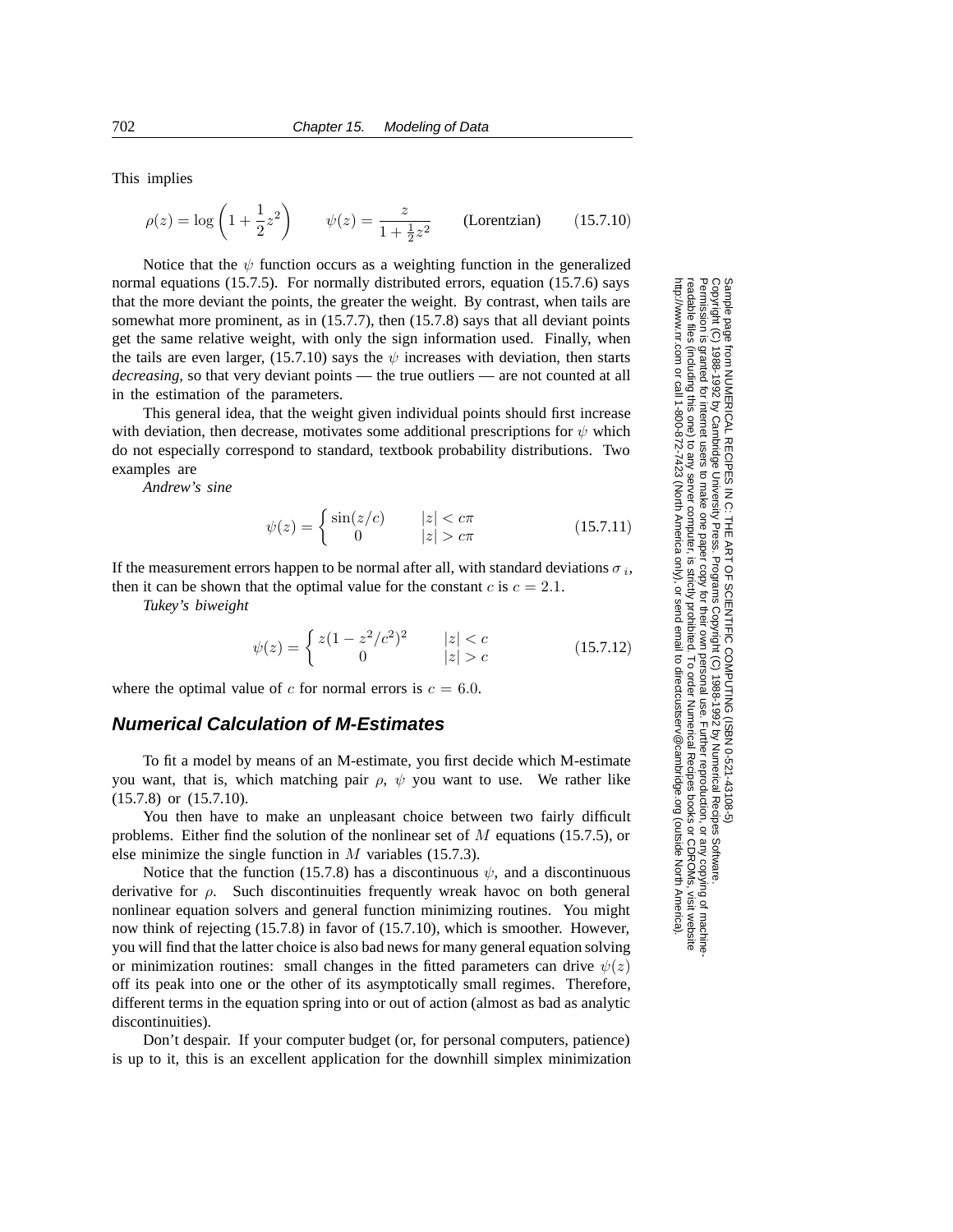algorithm exemplified in amoeba §10.4 or amebsa in §10.9. Those algorithms make no assumptions about continuity; they just ooze downhill and will work for virtually any sane choice of the function  $\rho$ .

It is very much to your (financial) advantage to find good starting values, however. Often this is done by first fitting the model by the standard  $\chi^2$  (nonrobust) techniques, e.g., as described in §15.4 or §15.5. The fitted parameters thus obtained are then used as starting values in amoeba, now using the robust choice of  $\rho$  and minimizing the expression (15.7.3).

## **Fitting a Line by Minimizing Absolute Deviation**

Occasionally there is a special case that happens to be much easier than is suggested by the general strategy outlined above. The case of equations (15.7.7)– (15.7.8), when the model is a simple straight line

$$
y(x; a, b) = a + bx \tag{15.7.13}
$$

and where the weights  $\sigma_i$  are all equal, happens to be such a case. The problem is precisely the robust version of the problem posed in equation (15.2.1) above, namely fit a straight line through a set of data points. The merit function to be minimized is

$$
\sum_{i=1}^{N} |y_i - a - bx_i| \tag{15.7.14}
$$

rather than the  $\chi^2$  given by equation (15.2.2).

The key simplification is based on the following fact: The median  $c<sub>M</sub>$  of a set of numbers c*<sup>i</sup>* is also that value which minimizes the sum of the absolute deviations

$$
\sum_i |c_i - c_M|
$$

(Proof: Differentiate the above expression with respect to  $c_M$  and set it to zero.) It follows that, for fixed b, the value of  $\alpha$  that minimizes (15.7.14) is

$$
a = \text{median}\{y_i - bx_i\} \tag{15.7.15}
$$

Equation (15.7.5) for the parameter  $b$  is

$$
0 = \sum_{i=1}^{N} x_i \text{ sgn}(y_i - a - bx_i)
$$
 (15.7.16)

(where  $sgn(0)$  is to be interpreted as zero). If we replace a in this equation by the implied function  $a(b)$  of (15.7.15), then we are left with an equation in a single variable which can be solved by bracketing and bisection, as described in §9.1. (In fact, it is dangerous to use any fancier method of root-finding, because of the discontinuities in equation 15.7.16.)

Here is a routine that does all this. It calls select  $(\S 8.5)$  to find the median. The bracketing and bisection are built in to the routine, as is the  $\chi^2$  solution that generates the initial guesses for  $a$  and  $b$ . Notice that the evaluation of the right-hand side of (15.7.16) occurs in the function rofunc, with communication via global (top-level) variables.

Sample page t<br>Copyright (C) Copyright (C) 1988-1992 by Cambridge University Press.http://www.nr.com or call 1-800-872-7423 (North America only),readable files (including this one) to any serverPermission is granted for internet users to make one paper copy for their own personal use. Further reproduction, or any copyin 1988-1992 by Cambridge University Press. Programs Copyright (C) 1988-1992 by Numerical Recipes Software computer, is strictly prohibited. To order Numerical Recipes booksPrograms Copyright (C) 1988-1992 by Numerical Recipes Software. or send email to directcustserv@cambridge.org (outside North America). or CDROMs, visit website g of machine-

Sample page from NUMERICAL RECIPES IN C: THE ART OF SCIENTIFIC COMPUTING (ISBN 0-521-43108-5)

irom NUMERICAL RECIPES IN C. THE ART OF SCIENTIFIC COMPUTING (18BN 0-531-43108-6)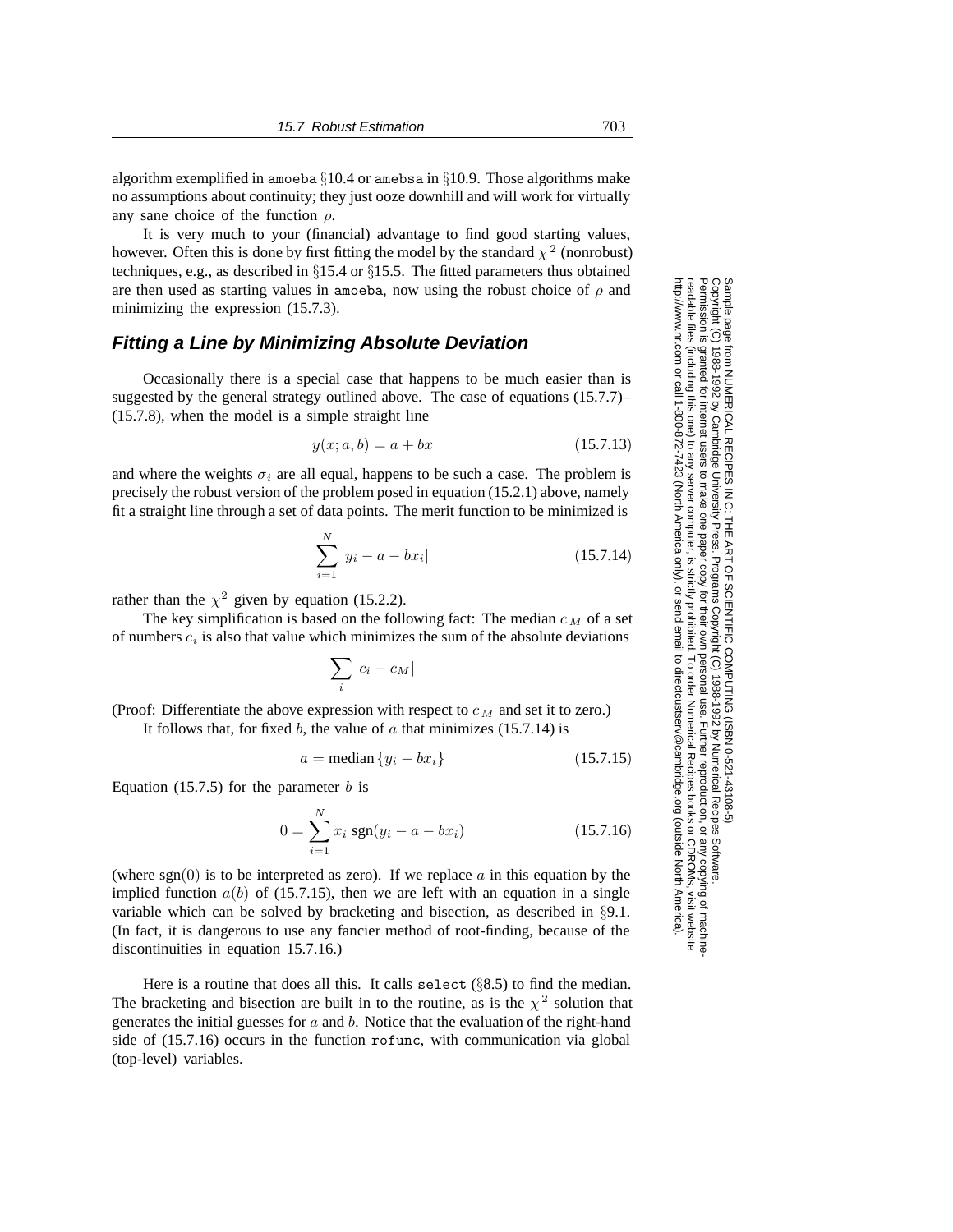#include <math.h> #include "nrutil.h" int ndatat; float \*xt,\*yt,aa,abdevt;

void medfit(float x[], float y[], int ndata, float \*a, float \*b, float \*abdev) Fits  $y = a + bx$  by the criterion of least absolute deviations. The arrays x [1..ndata] and y[1..ndata] are the input experimental points. The fitted parameters a and b are output, along with abdev, which is the mean absolute deviation (in  $y$ ) of the experimental points from the fitted line. This routine uses the routine rofunc, with communication via global variables. {

```
float rofunc(float b);
int j;
float bb,b1,b2,del,f,f1,f2,sigb,temp;
float sx=0.0,sy=0.0,sxy=0.0,sxx=0.0,chisq=0.0;
ndatat=ndata;
xt=x;
yt=y;
for (j=1;j\leq=ndata;j++) {<br>
sx += x[j];<br>
least-squares fitting line.least-squares fitting line.
    sy += y[j];
    sxy \leftarrow x[j]*y[j];sxx := x[j]*x[j];}
del=ndata*sxx-sx*sx;
aa=(sxx*sy-sx*sxy)/del; Least-squares solutions.
bb=(ndata*sxy-sx*sy)/del;
for (j=1; j<=ndata; j++)chisq += (temp=y[j]-(aa+bb*x[j]),temp*temp);<br>sigb=sqrt(chisq/del); The standard of
sigb=sqrt(chisq/del); The standard deviation will give some idea of<br>b1=bb; how big an iteration step to take.
                                            how big an iteration step to take.
f1=rofunc(b1);
if (sigh > 0.0) {
    b2=bb+SIGN(3.0*sigb,f1);
    Guess bracket as 3-\sigma away, in the downhill direction known from f1.
    f2=rofunc(b2);
    if (b2 == b1) {
         *a=aa;
         *b=bb;
         *abdev=abdevt/ndata;
        return;
    }
    while (f1*f2 > 0.0) { Bracketing
        bb=b2+1.6*(b2-b1);
        b1=b2:
        f1=f2;
        b2=bb;
        f2=rofunc(b2);
    }<br>sigb=0.01*sigb;
                                         Refine until error a negligible number of standard<br>deviations.
    while (fabs(b2-b1) > sigb) { deviation<br>bb=b1+0.5*(b2-b1): Bisection
        bb=b1+0.5*(b2-b1);if (bb == b1 || bb == b2) break;
        f=rofunc(bb);
        if (f*f1 >= 0.0) {
             f1=f;b1=bb;
        } else {
             f2=f:
             b2=bb;
        }
    }
}
```
Permission is granted for internet users to make one paper copy for their own personal use. Further reproduction, or any copyin

computer, is strictly prohibited. To order Numerical Recipes books

or send email to directcustserv@cambridge.org (outside North America).

Sample page from NUMERICAL RECIPES IN C: THE ART OF SCIENTIFIC COMPUTING (ISBN 0-521-43108-5)

Programs Copyright (C) 1988-1992 by Numerical Recipes Software.

g of machine-

or CDROMs, visit website

Copyright (C) 1988-1992 by Cambridge University Press.

readable files (including this one) to any server

http://www.nr.com or call 1-800-872-7423 (North America only),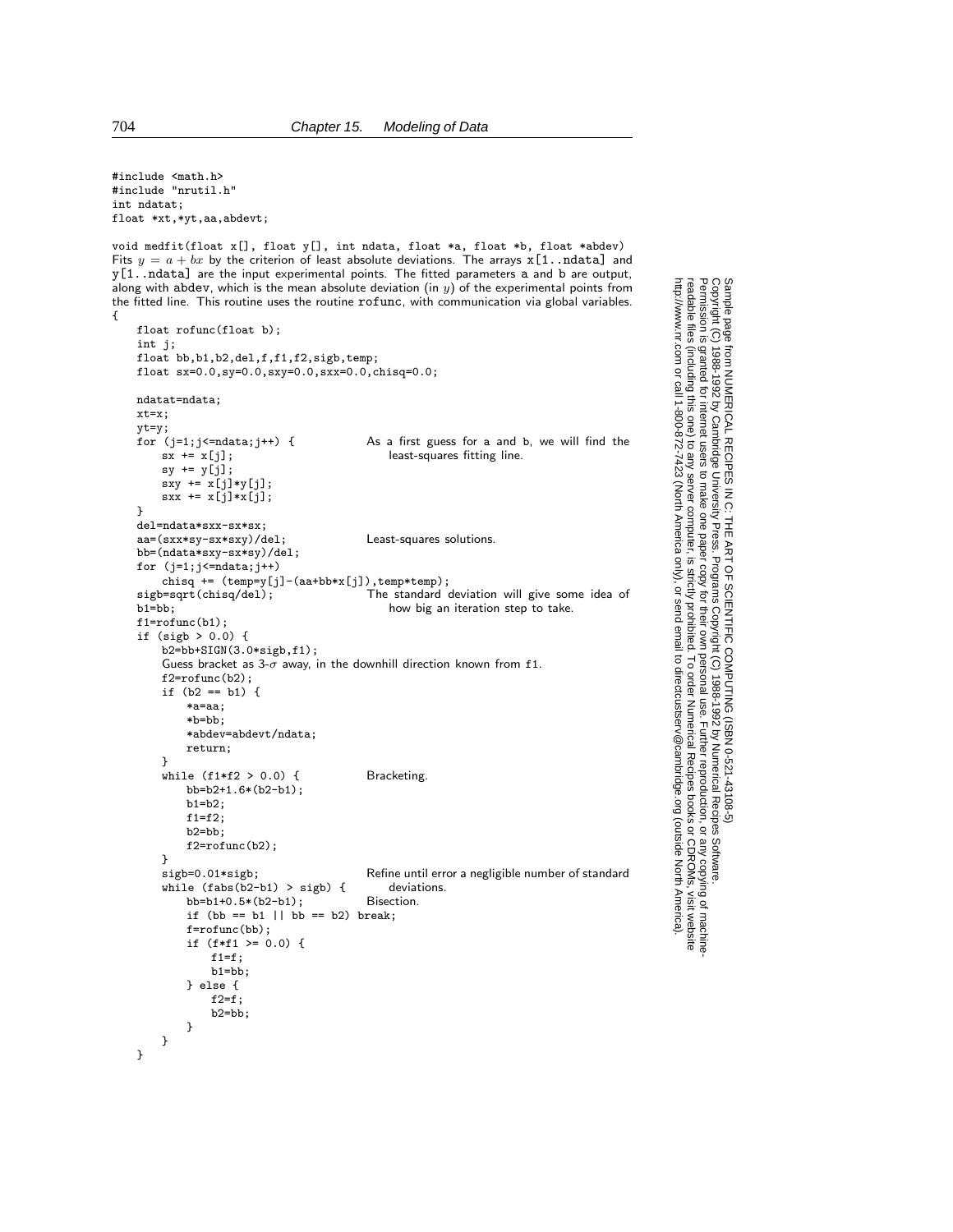```
*a=aa;
    *b=bb;
    *abdev=abdevt/ndata;
}
#include <math.h>
#include "nrutil.h"
#define EPS 1.0e-7
extern int ndatat; Defined in medfit.
extern float *xt,*yt,aa,abdevt;
float rofunc(float b)
Evaluates the right-hand side of equation (15.7.16) for a given value of b. Communication with
the routine medfit is through global variables.
{
   float select(unsigned long k, unsigned long n, float arr[]);
    int j;
   float *arr,d,sum=0.0;
   arr=vector(1,ndatat);
   for (j=1;j<=ndatat;j++) arr[j]=yt[j]-b*xt[j];
   if (ndatat & 1) {
       aa=select((ndatat+1)>>1,ndatat,arr);
    }
   else {
       j=ndatat >> 1;
       aa=0.5*(select(j,ndatat,arr)+select(j+1,ndatat,arr));
   }
    abdevt=0.0;
   for (j=1;j<=ndatat;j++) {
       d=yt[j]-(b*xt[j]+aa);
       abdevt += fabs(d);
       if (vt[i] := 0.0) d /= fabs(v t[i]);
       if (fabs(d) > EPS) sum += (d >= 0.0 ? xt[j] : -xt[j]);}
   free_vector(arr,1,ndatat);
    return sum;
```
## **Other Robust Techniques**

}

Sometimes you may have *a priori* knowledge about the probable values and probable uncertainties of some parameters that you are trying to estimate from a data set. In such cases you may want to perform a fit that takes this advance information properly into account, neither completely freezing a parameter at a predetermined value (as in lfit §15.4) nor completely leaving it to be determined by the data set. The formalism for doing this is called "use of *a priori* covariances."

A related problem occurs in signal processing and control theory, where it is sometimes desired to "track" (i.e., maintain an estimate of) a time-varying signal in the presence of noise. If the signal is known to be characterized by some number of parameters that vary only slowly, then the formalism of *Kalman filtering* tells how the incoming, raw measurements of the signal should be processed to produce best parameter estimates as a function of time. For example, if the signal is a frequency-modulated sine wave, then the slowly varying parameter might be the instantaneous frequency. The Kalman filter for this case is called a *phase-locked loop* and is implemented in the circuitry of good radio receivers [3,4].

Sample page i<br>Copyright (C)<br>Permission is<br>readable files Copyright (C) 1988-1992 by Cambridge University Press.Sample page from NUMERICAL RECIPES IN C: THE ART OF SCIENTIFIC COMPUTING (ISBN 0-521-43108-5) http://www.nr.com or call 1-800-872-7423 (North America only),readable files (including this one) to any serverPermission is granted for internet users to make one paper copy for their own personal use. Further reproduction, or any copyin http://www.nr.com from NUMERICAL RECIPES<br>1988-1992 by Cambridge Uni<br>granted for internet users to n computer, is strictly prohibited. To order Numerical Recipes booksART OF Programs Copyright (C) 1988-1992 by Numerical Recipes Software. SCIENTIFIC COMPUTING or send email to directcustserv@cambridge.org (outside North America). IFIC COMPUTING (ISBN 0-521-43108-5)<br>syright (C) 1988-1992 by Numerical Recipes Software.<br>r own personal use. Further reproduction, or any copying of machine-<br>ibited. To order Numerical Recipes books or CDROMs, visit webs or CDROMs, visit website g of machine